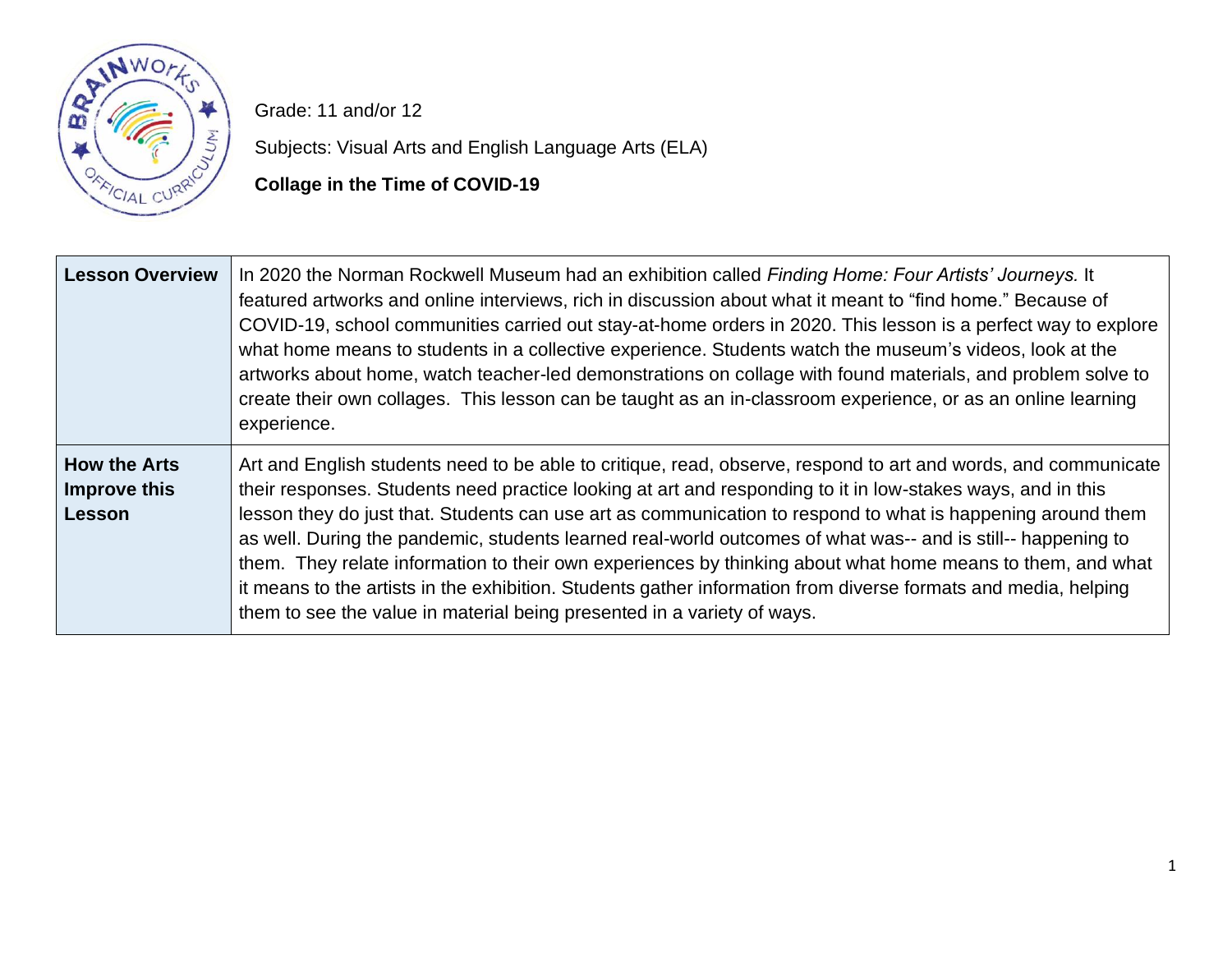| <b>Assessment of</b><br><b>Student Learning</b> |                                                                                                                                                                                                                                                                                                                                                                                                                   |                                                                                                                                                                                                                                                                                                                                                                                                                                                                                            |                                                                                                                                                                                                                                                                                                                                                        |
|-------------------------------------------------|-------------------------------------------------------------------------------------------------------------------------------------------------------------------------------------------------------------------------------------------------------------------------------------------------------------------------------------------------------------------------------------------------------------------|--------------------------------------------------------------------------------------------------------------------------------------------------------------------------------------------------------------------------------------------------------------------------------------------------------------------------------------------------------------------------------------------------------------------------------------------------------------------------------------------|--------------------------------------------------------------------------------------------------------------------------------------------------------------------------------------------------------------------------------------------------------------------------------------------------------------------------------------------------------|
|                                                 | <b>Massachusetts Learning</b><br><b>Standards</b>                                                                                                                                                                                                                                                                                                                                                                 | <b>Evidence</b>                                                                                                                                                                                                                                                                                                                                                                                                                                                                            | <b>Collection Strategy</b>                                                                                                                                                                                                                                                                                                                             |
|                                                 | <b>Grades 9-12. Advanced Visual</b><br>Arts. Creating. 1. Generate and<br>conceptualize artistic ideas and<br>work. Generate original ideas that<br>integrate aesthetic principles with<br>individual personal style while<br>pushing the boundaries of style,<br>genre, medium, and connections.<br>A.V.Cr.01                                                                                                    | Students will generate ideas by<br>completing a Brainstorming Chart<br>to organize the theme into<br>meaningful and personal symbols.<br>Students will create a 8.5 x 11"<br>collage based on the<br>Brainstorming Chart to express the<br>topic of home in the time of<br>COVID-19. They will use at least<br>three different materials and<br>include at least three layers.<br>Students will connect to each<br>other's artworks through a critique<br>to analyze classmates' collages. | Teacher will collect and assess<br>(using rubric) complete collages<br>alongside Brainstorming Charts.<br>Teacher will listen to students'<br>critiques to assess how students<br>connect to the theme.                                                                                                                                                |
|                                                 | Grades 11-12. ELA Speaking<br>and Listening. Comprehension<br>and Collaboration. 2. Integrate<br>multiple sources of information<br>presented in diverse formats and<br>media (e.g., visually, quantitatively,<br>orally) in order to make informed<br>decisions and solve problems,<br>evaluating the credibility and<br>accuracy of each source and<br>noting any discrepancies among<br>the data. SLCA.11-12.2 | Students discuss in small groups<br>the multiple sources of information<br>presented in diverse formats<br>(visual images and videos) from<br>Norman Rockwell Musuem's<br>website.<br>Students explain their conclusions<br>and compare and contrast<br>responses with group members to<br>evaluate information from each<br>source.                                                                                                                                                       | Teacher observes and listens to<br>group conversations to see and<br>hear students integrating multiple<br>sources of information into their<br>conversations.<br>Teacher collects each group's<br>written conversation summary to<br>understand how students were<br>impacted by the ability to learn<br>about the artist through diverse<br>formats. |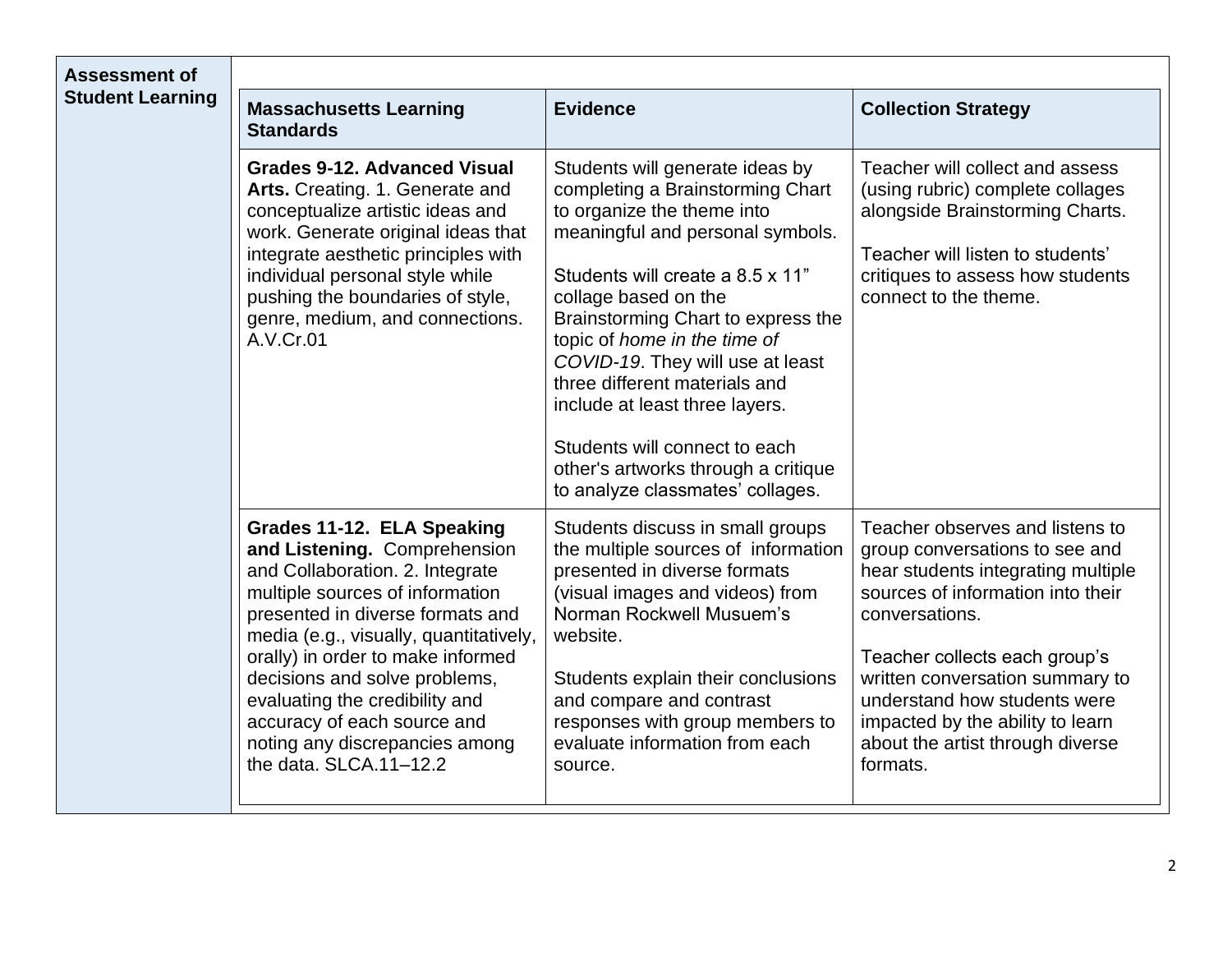| <b>Essential</b><br><b>Questions</b>     | How can the theme of home be communicated through and applied to a collage?<br>Why does the word "home" mean different things to different individuals?<br>How does one's home change when one must stay inside their house?<br>What is the effect of communicating the theme of home through varying media, like through images, video, or<br>orally?                    |  |  |
|------------------------------------------|---------------------------------------------------------------------------------------------------------------------------------------------------------------------------------------------------------------------------------------------------------------------------------------------------------------------------------------------------------------------------|--|--|
| <b>Enduring</b><br><b>Understandings</b> | Over time, the meanings of "home" can change from person to person, and even for the students themselves.<br>One can emphasize different aspects of a subject or theme by selectively choosing words or images.<br>Material and information can be communicated in diverse ways, like visually, quantitatively, or orally, and have<br>different impacts because of this. |  |  |
| <b>Materials and</b><br><b>Needs</b>     | -glue<br>-collage materials such as magazines, cereal boxes, paper, newspaper, food wrappers, etc.<br>-videos (linked in Resources section)<br>-a device to view the videos<br>-paintbrush or device to apply glue<br>-journal or notebook                                                                                                                                |  |  |
| <b>Advancing</b><br><b>Vocabulary</b>    | -collage<br>-elements of art<br>-found objects<br>-immigrants<br>-layering<br>-media<br>-oral communication<br>-principles of design<br>-symbolism<br>-theme<br>-visual communication                                                                                                                                                                                     |  |  |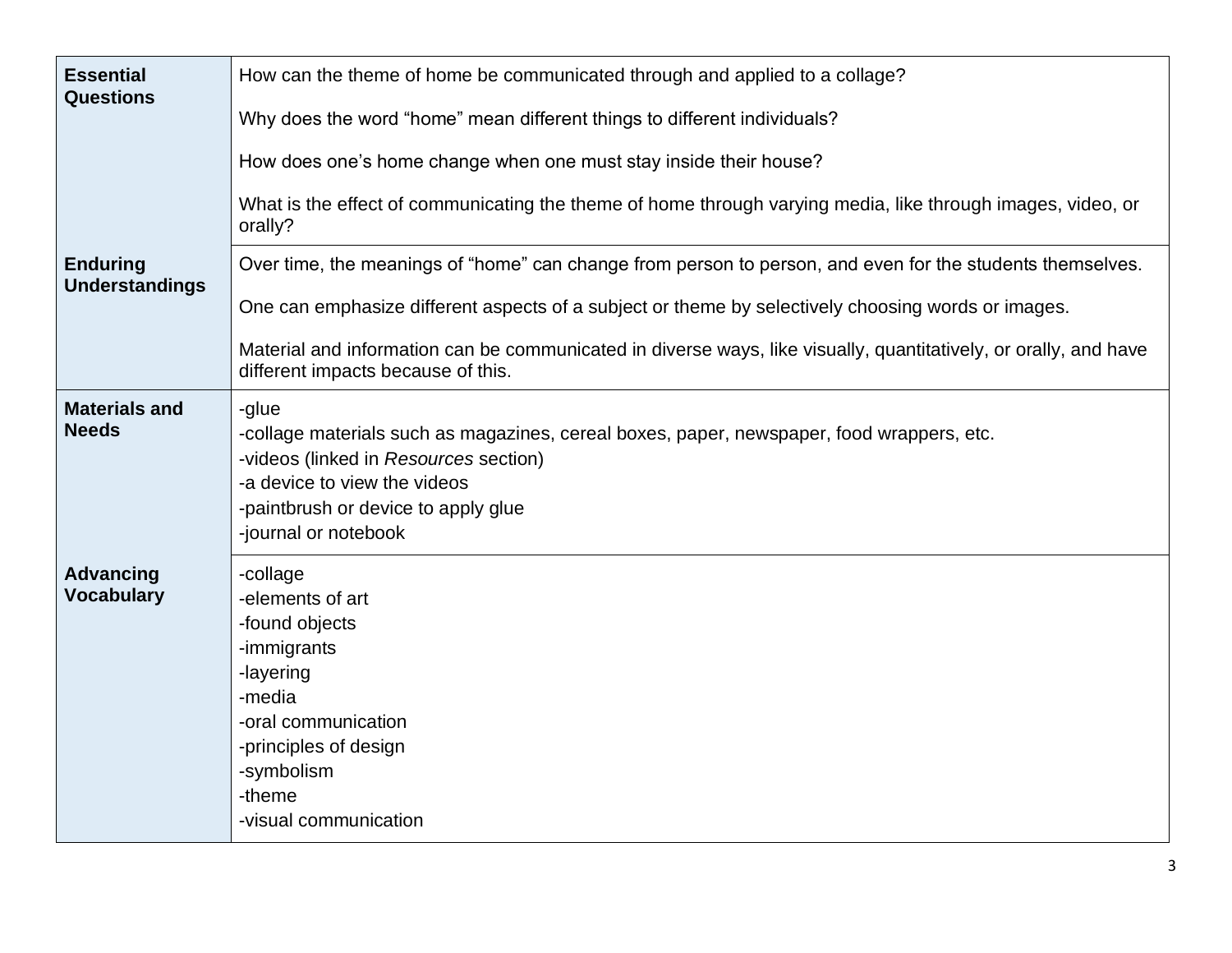| Support &<br><b>Accommodations</b>                         | -Provide students with a list of suggested materials if collage materials are not readily available.                                                                                                                                                                                                                                                                                                                                                                                                                                                                                                                                                                                                                                                                                                                                                                                                                                                                                                                                                                                                                                                                                                                                                                                                                                                                                                                                                                                                                                                                                                                                                                                                                                                                                                                                                                                                                                                             |  |  |
|------------------------------------------------------------|------------------------------------------------------------------------------------------------------------------------------------------------------------------------------------------------------------------------------------------------------------------------------------------------------------------------------------------------------------------------------------------------------------------------------------------------------------------------------------------------------------------------------------------------------------------------------------------------------------------------------------------------------------------------------------------------------------------------------------------------------------------------------------------------------------------------------------------------------------------------------------------------------------------------------------------------------------------------------------------------------------------------------------------------------------------------------------------------------------------------------------------------------------------------------------------------------------------------------------------------------------------------------------------------------------------------------------------------------------------------------------------------------------------------------------------------------------------------------------------------------------------------------------------------------------------------------------------------------------------------------------------------------------------------------------------------------------------------------------------------------------------------------------------------------------------------------------------------------------------------------------------------------------------------------------------------------------------|--|--|
| Inspired by<br><b>Universal Design</b>                     | -Show students in-progress and completed artwork examples.                                                                                                                                                                                                                                                                                                                                                                                                                                                                                                                                                                                                                                                                                                                                                                                                                                                                                                                                                                                                                                                                                                                                                                                                                                                                                                                                                                                                                                                                                                                                                                                                                                                                                                                                                                                                                                                                                                       |  |  |
| for Learning                                               | -Give students links to videos so they can revisit the content repeatedly, if need be.                                                                                                                                                                                                                                                                                                                                                                                                                                                                                                                                                                                                                                                                                                                                                                                                                                                                                                                                                                                                                                                                                                                                                                                                                                                                                                                                                                                                                                                                                                                                                                                                                                                                                                                                                                                                                                                                           |  |  |
|                                                            | -Offer "teacher office hours" for those students who need one-on-one instruction.                                                                                                                                                                                                                                                                                                                                                                                                                                                                                                                                                                                                                                                                                                                                                                                                                                                                                                                                                                                                                                                                                                                                                                                                                                                                                                                                                                                                                                                                                                                                                                                                                                                                                                                                                                                                                                                                                |  |  |
|                                                            | -Give students ample time and opportunities to reflect (oral and/or in writing).                                                                                                                                                                                                                                                                                                                                                                                                                                                                                                                                                                                                                                                                                                                                                                                                                                                                                                                                                                                                                                                                                                                                                                                                                                                                                                                                                                                                                                                                                                                                                                                                                                                                                                                                                                                                                                                                                 |  |  |
| <b>Lesson Plan</b><br><b>Progression</b><br><b>Details</b> | Introduction:<br>• Teacher introduces the topic of home by accessing the Norman Rockwell Museum's website and<br>showing a video on the exhibition Finding Home: Four Artists' Journeys,<br>https://www.nrm.org/2020/04/finding-home-four-artists-journeys/. After viewing the introductory video,<br>students participate in a discussion about what home means to them. Ask students questions such as,<br>"What do you think of when you hear the word <i>home</i> ? Is home a physical building? Specific people? A<br>pet? Your car? The mountains? The beach? How has your home changed since the start of the COVID-<br>19 pandemic?" This conversion can take place online, as a discussion post, or in person. Ask students to<br>free-write in their journals about home and to jot down some ideas of what home means to them. (DOK<br>1- students list, describe, and brainstorm related ideas)<br>Teacher instructs students about themes in art. A theme in art is usually an overarching idea about life,<br>society, or human nature, and artists use themes to explore and communicate their ideas. Home was a<br>theme in one of the Norman Rockwell Museum's exhibitions. The exhibition grouped these four artists<br>together because they all created art about a similar topic. However, the theme was interpreted<br>differently by each artist.<br>Application of theme in the exhibition:<br>Students are instructed to go online to the Finding Home: Four Artists' Journeys exhibition and look at<br>the artists' works on the website. Artworks by Frances Jetter, David Macaulay, James McMullan, and<br>Yuyi Morales were featured in the exhibition. Students are instructed to choose one of the four artists to<br>explore further online, and spend approximately 20 minutes of class time looking at the work and<br>watching the videos. While exploring online, students are asked to think about and write down: 1). how |  |  |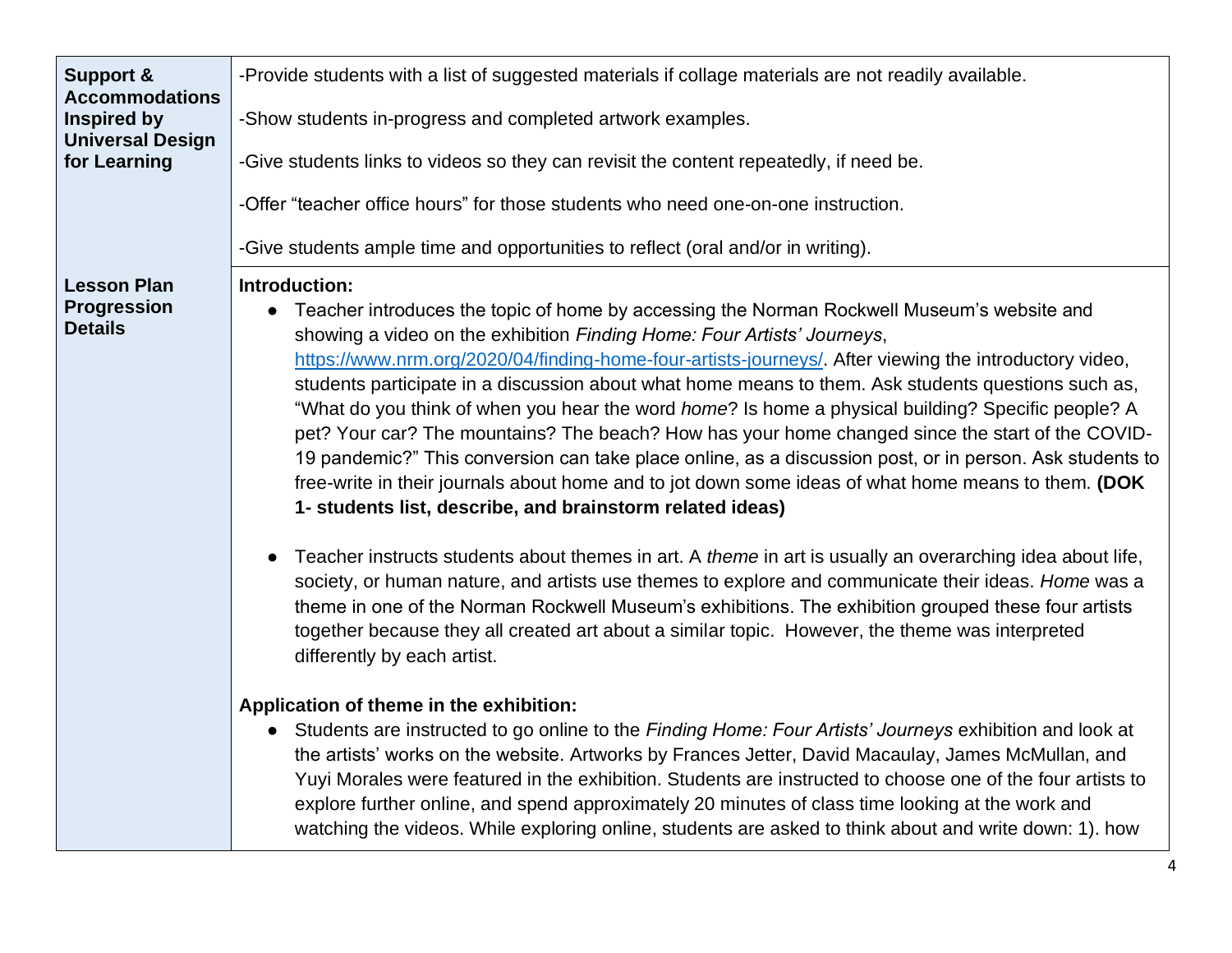the artist uniquely used the theme of home, and 2). how their experience as a viewer is impacted by being able to access both the artist's visual artworks and recorded videos. **(DOK 2- students interpret, make observations, relate, and examine)** The teacher then groups students by which artist they chose to discuss the theme of home in groups. Each student in the group responds to these questions: How does this artist feel about home, and why do you think that? How was your experience impacted by the ability to learn about the artist through both visual artwork and videos? On which topics do you and your group members agree, and why? On which topics do you and your group members disagree, and how did the sources (the visual artworks and videos) lead to discrepancies in the group? Students will be asked to designate a notetaker for their group who will document and summarize the group members' responses to the questions. **(DOK 2- students interpret, summarize, and explain with examples. DOK 3- students use supporting evidence to support claims)** The teacher will circulate the room to observe, listen to the discussions, and later collect the group notetaker's writing.

## **Teacher-led demonstration:**

● Teacher demonstrates how to create a collage by completing an example. A sample teacher-led demonstration video is provided in the *Resources* section, or the teacher can do his/her/their own demonstration in the classroom. Explain how to achieve layers in a collage by using more than one material to create depth. Explore how to convey the theme of home in the artwork. The teacher can use online examples of famous collages to deepen understanding: [https://www.anothermag.com/art](https://www.anothermag.com/art-photography/3318/top-10-collage-artists-hannah-hoch-to-man-ray)[photography/3318/top-10-collage-artists-hannah-hoch-to-man-ray](https://www.anothermag.com/art-photography/3318/top-10-collage-artists-hannah-hoch-to-man-ray)

## **Brainstorming the idea:**

● Teacher instructs on the meaning of *symbolism* in art with input from students. Sometimes artists choose to use an abbreviated symbol, color, shape, or image instead of a realistic description to stand in for an idea. Students are instructed to take their free writing that they did during the Introduction and create a Brainstorming Chart with at least five symbols. **(DOK 2- students construct charts to show relationships, organize ideas)** Teacher models with an example, like the Brainstorming Chart below.

| What does home mean to you?      | Corresponding symbol, image, and/or material                 |  |
|----------------------------------|--------------------------------------------------------------|--|
| Hiking Mt. Greylock in Adams, MA | a mountain, a hiking shoe, a backpack, a piece of grass or a |  |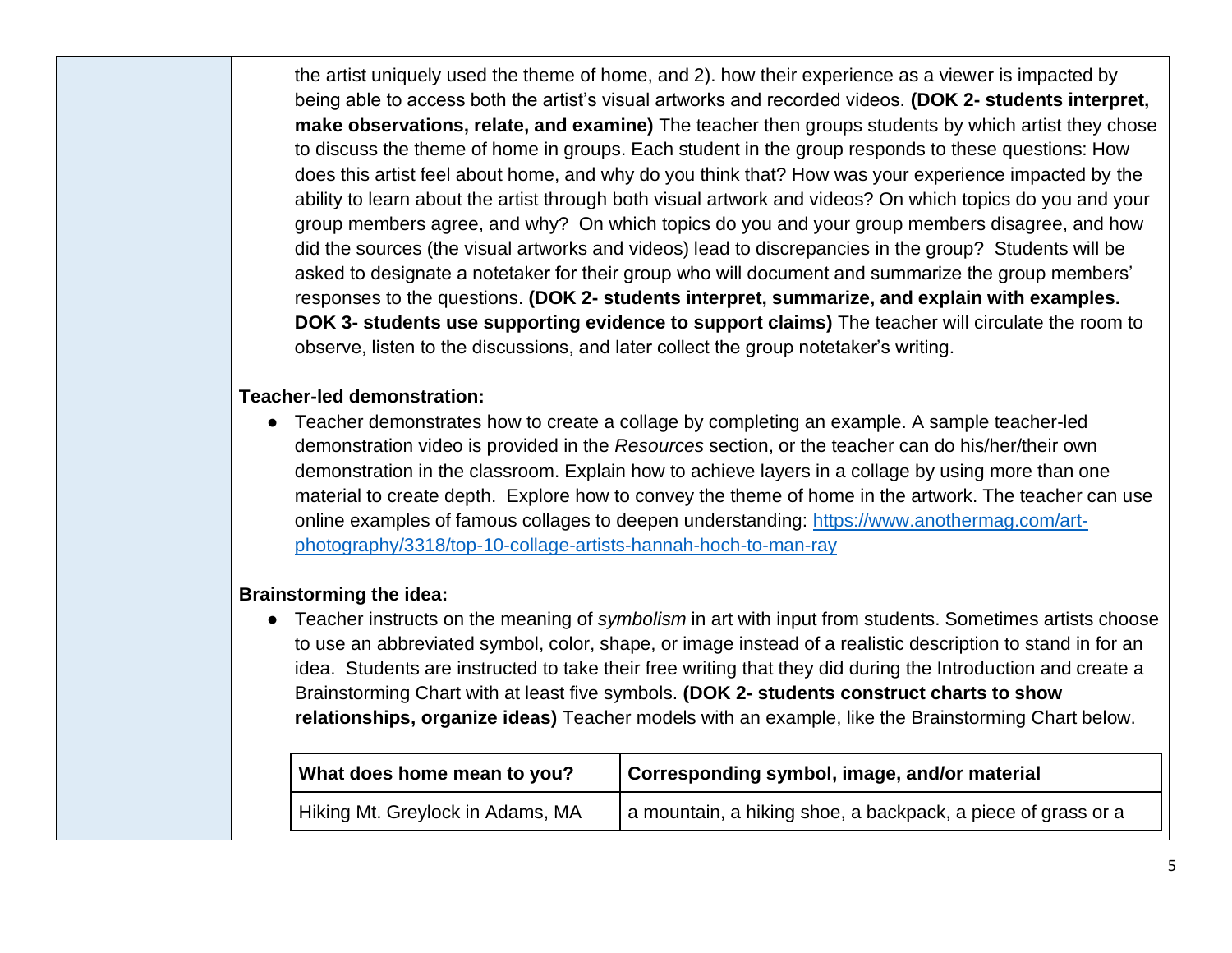|                                | leaf from the trail, the color green                                      |  |
|--------------------------------|---------------------------------------------------------------------------|--|
| Being with my daughter         | a photo or drawing of my daughter, a bit of writing in her<br>handwriting |  |
| Being with my family members   | a photo of my family in NJ, a circle to symbolize unity                   |  |
| Drinking coffee in the morning | paint with coffee, coffee grounds, coffee filters, the color brown        |  |
| Reading in bed                 | books, old book pages                                                     |  |

## **Collage making:**

- Teacher tells students that the assignment is to use the ideas generated from their own lists and charts to convey the theme of home in the time of COVID-19 in a collage. Students may use found objects, paper, items from the recycling bin, and/or any logical material for their symbols of home. Students should be prompted to incorporate ideas about how they feel about home, or how their idea of home has changed since before the pandemic, since the beginning of the pandemic, and in the present time. Give students ample time to work. **(DOK 4- students translate the theme into artworks/visual imagery, self-monitor, take risks with arts materials, and produce products)**
- To guide the learning, the teacher will give students these step-by-step instructions with checklist: ❏ Come up with your ideas of home and symbols in the chart.

❏ Watch Miss Manville's Video about collage and the Norman Rockwell Musuem's videos on *Finding Home: Four Artists' Journeys*. Look through the artists' works on the website. Read information about the artist's perspective of "home."

❏ A. Use everyday items and/or arts materials to create a collage that is at least 8.5 x 11 inches (the size of a normal piece of paper).

❏ B. It must have at least three layers; this is explained in the video.

❏ C. There must be at least three different materials used.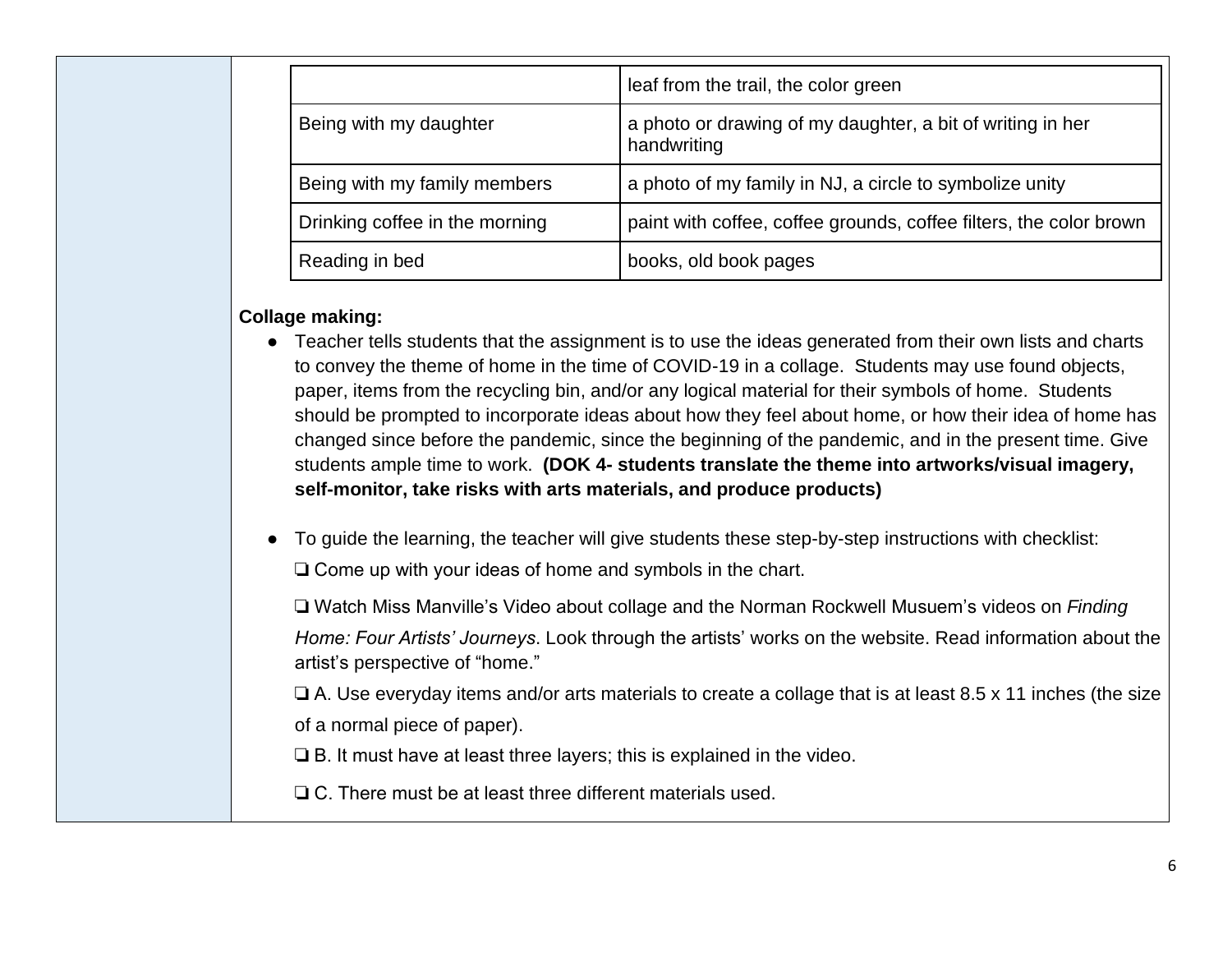|                  | $\Box$ D. It must convey your personal idea of home in the time of COVID-19 to the viewer.                                                                                                                                                                                                                                                                                                                                                                                                                                                                                                                                                                                                                                                                                                                                                                                                                                                                                                                                     |
|------------------|--------------------------------------------------------------------------------------------------------------------------------------------------------------------------------------------------------------------------------------------------------------------------------------------------------------------------------------------------------------------------------------------------------------------------------------------------------------------------------------------------------------------------------------------------------------------------------------------------------------------------------------------------------------------------------------------------------------------------------------------------------------------------------------------------------------------------------------------------------------------------------------------------------------------------------------------------------------------------------------------------------------------------------|
|                  | <b>Critique of artworks:</b><br>• Students will critique the artworks of others in the class. Students will display the artworks at tables, or in<br>online breakout rooms through video conferencing software. Students will be paired. Each student will<br>then ask their partner: "How do you think I feel about home? What kinds of things do you see in my art<br>that make you understand my perspective of home? How might you understand my perspective of home<br>differently if there was a video of me (like the ones on Norman Rockwell Museum's website) discussing<br>home?" The students will respond to each other's work and take turns talking as a think/pair/share<br>activity. Encourage students to also share their initial writing after the questioning, or discuss how it<br>relates to the artists in the exhibition or any other narrative about COVID-19, and converse about how<br>the pandemic has affected them. (DOK 3- students reason with justification to support opinions;<br>critique) |
| <b>Resources</b> | Baker, H. (2014, January 14). Top 10 collage artists: Hannah Höch to Man Ray. AnOther.<br>https://www.anothermag.com/art-photography/3318/top-10-collage-artists-hannah-hoch-to-man-ray                                                                                                                                                                                                                                                                                                                                                                                                                                                                                                                                                                                                                                                                                                                                                                                                                                        |
|                  | Finding Home: Four Artists' Journeys. (n.d.) Norman Rockwell Museum. Retrieved April 27, 2020 from,<br>https://www.nrm.org/2020/04/finding-home-four-artists-journeys/                                                                                                                                                                                                                                                                                                                                                                                                                                                                                                                                                                                                                                                                                                                                                                                                                                                         |
|                  | Images. (n.d.). Norman Rockwell Museum. Retrieved April 27, 2020 from, https://www.nrm.org/2020/04/finding-<br>home-four-artists-journeys/#images                                                                                                                                                                                                                                                                                                                                                                                                                                                                                                                                                                                                                                                                                                                                                                                                                                                                              |
|                  | Manville, E. (2020, April 27). Collage assignment [video]. YouTube. https://youtu.be/J8E1ER_Rfvo                                                                                                                                                                                                                                                                                                                                                                                                                                                                                                                                                                                                                                                                                                                                                                                                                                                                                                                               |
|                  | Manville, E. (2020, April 28). Process of collage: remote learning series [video]. YouTube.<br>https://youtu.be/1Ahfkwn3HK8                                                                                                                                                                                                                                                                                                                                                                                                                                                                                                                                                                                                                                                                                                                                                                                                                                                                                                    |
|                  | Media. (n.d.) Norman Rockwell Museum. Retrieved April 27, 2020 from, https://www.nrm.org/2020/04/finding-<br>home-four-artists-journeys/#media                                                                                                                                                                                                                                                                                                                                                                                                                                                                                                                                                                                                                                                                                                                                                                                                                                                                                 |
| <b>Appendix</b>  | <b>Grading Rubric for the Collage:</b>                                                                                                                                                                                                                                                                                                                                                                                                                                                                                                                                                                                                                                                                                                                                                                                                                                                                                                                                                                                         |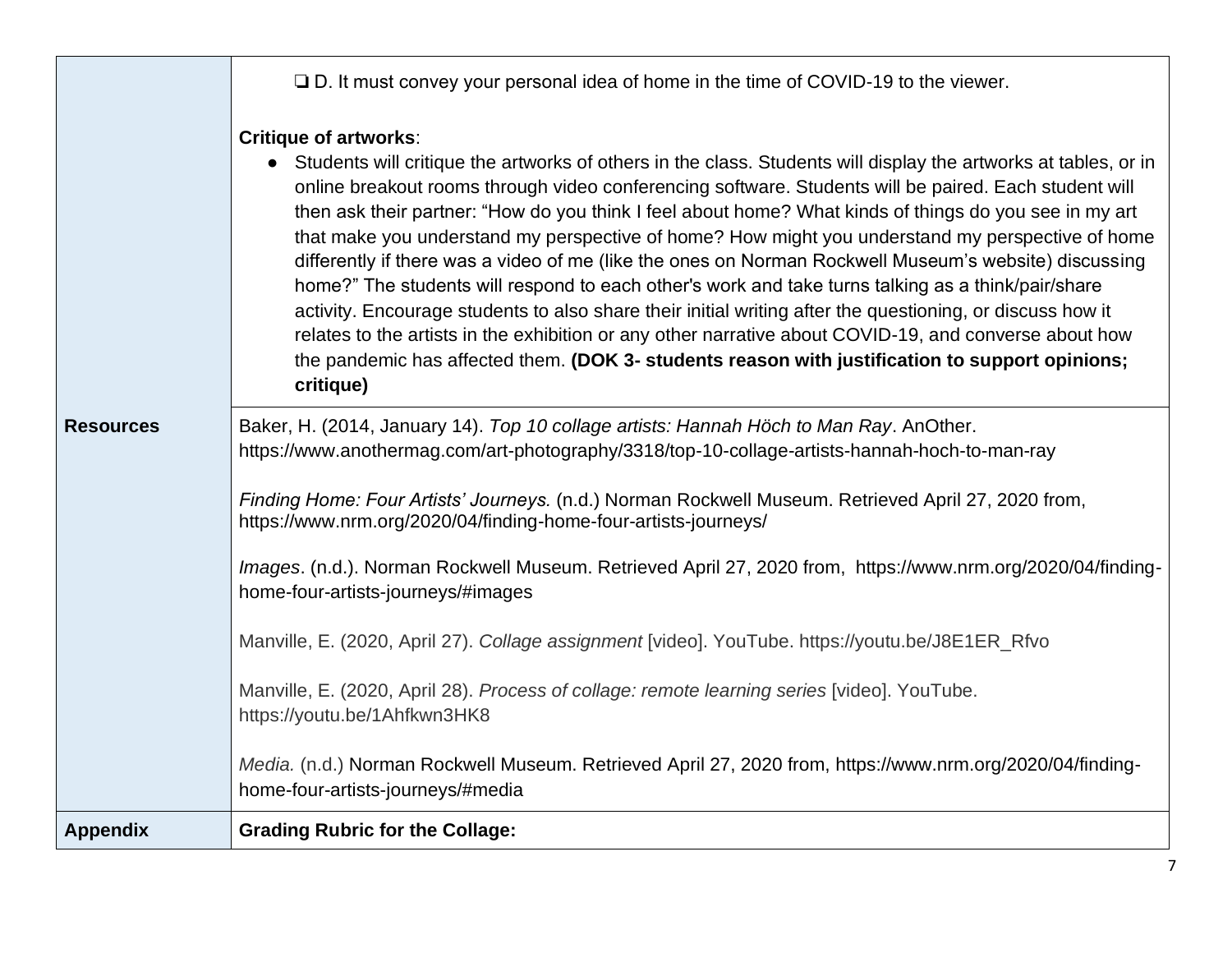| <b>Criteria</b>                                                                                                                                                                            | <b>Exceeds</b><br><b>Expectations</b>                                                                                                                                                             | <b>Meets</b><br><b>Expectations</b>                                                                                                                                             | <b>Needs</b><br><b>Improvement</b>                                                                                                                     | <b>Developing</b>                                                                                                                 |
|--------------------------------------------------------------------------------------------------------------------------------------------------------------------------------------------|---------------------------------------------------------------------------------------------------------------------------------------------------------------------------------------------------|---------------------------------------------------------------------------------------------------------------------------------------------------------------------------------|--------------------------------------------------------------------------------------------------------------------------------------------------------|-----------------------------------------------------------------------------------------------------------------------------------|
| The collage is at<br>least 8.5 x 11<br>inches, and it is<br>composed of three<br>layers of everyday<br>items and/or arts<br>materials.                                                     | The collage is the<br>correct size or<br>larger, and has<br>three easily-<br>identifiable layers.                                                                                                 | The collage is the<br>correct size, and<br>three layers are<br>identifiable with<br>some hesitation.                                                                            | The collage is not<br>the correct size, and<br>it is unclear if three<br>layers are featured.                                                          | The collage is not<br>the correct size and<br>three layers are not<br>featured.                                                   |
| The collage is<br>composed of at<br>least three different<br>materials.                                                                                                                    | The collage is made<br>up of at least three<br>different easily-<br>identifiable<br>materials.                                                                                                    | The collage is made<br>up of at least three<br>different materials;<br>they are identifiable<br>with some<br>hesitation.                                                        | It is unclear if the<br>collage is made up<br>of at least three<br>different materials;<br>they are hard to<br>identify.                               | The collage is not<br>made up of three<br>different materials;<br>they are<br>unidentifiable or<br>nonexistent.                   |
| The student's own<br>personal ideas of<br>home are conveyed<br>to the viewer<br>through the collage,<br>and can be<br>analyzed when<br>compared with the<br><b>Brainstorming</b><br>Chart. | The student clearly<br>conveys<br>his/her/their ideas<br>about home by<br>creatively utilizing<br>the symbols from<br>the Brainstorming<br>Chart in a way that<br>adds clarity to the<br>collage. | The student<br>conveys<br>his/her/their ideas<br>about home by<br>utilizing the symbols<br>from the<br><b>Brainstorming Chart</b><br>in a somewhat clear<br>way in the collage. | The student's ideas<br>of home are<br>somewhat unclear,<br>and the collage's<br>content partially<br>connects to the<br><b>Brainstorming</b><br>Chart. | The student's ideas<br>of home are<br>unclear, and the<br>collage's content<br>does not connect to<br>the Brainstorming<br>Chart. |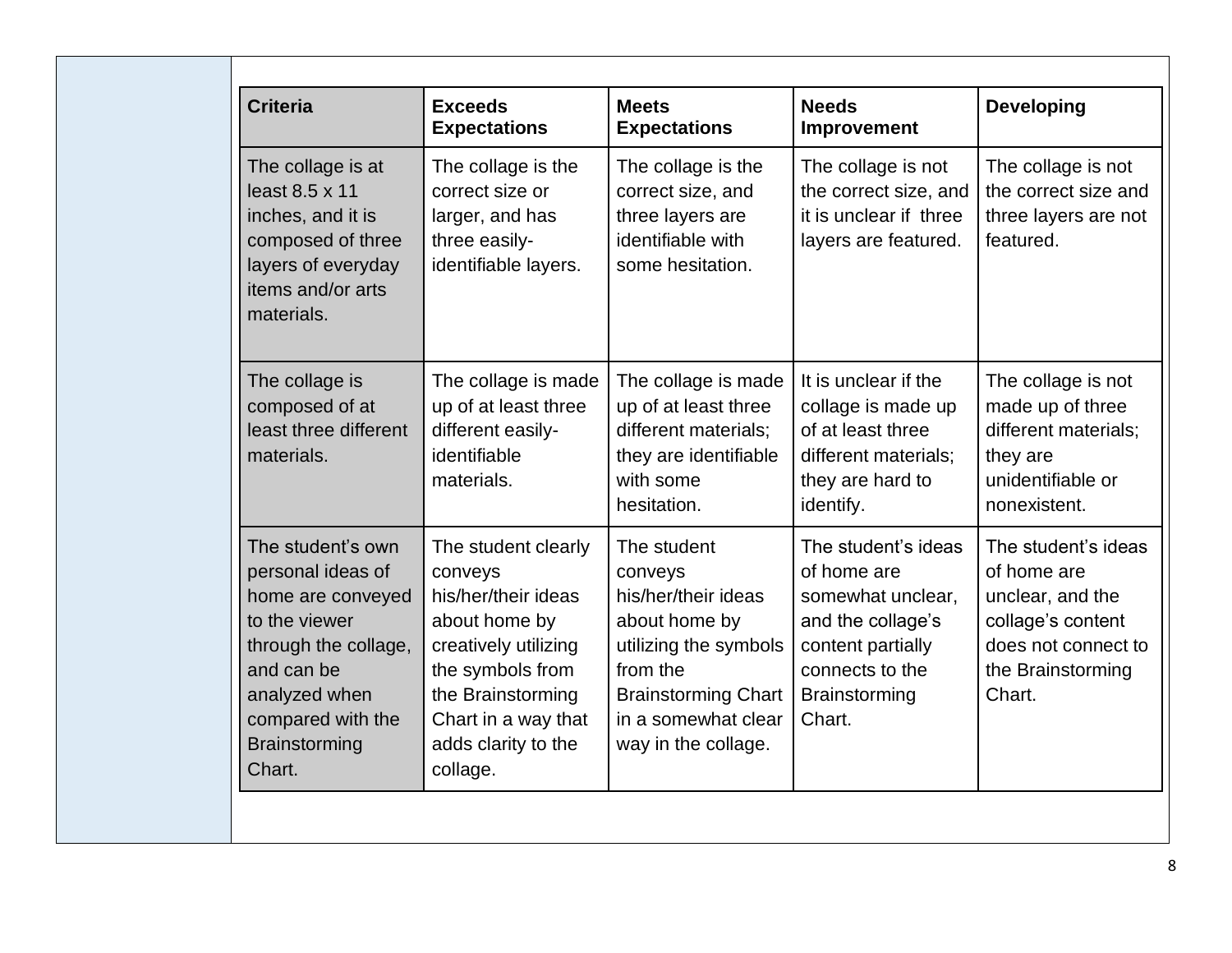## **Guiding students who do not have easy access to arts supplies:**

"OK, OK, I know this is rough for all of us but let's say you don't have art supplies. Well it's time to get creative! That's what artists do best!"



Here is a list of ways you can make are with little or no supplies:

Draw with whatever you have. A drawing made with chocolate syrup might be cool. Use non-conventional items which will add intrigue. Trying things out and documenting it, even if you fail, is exactly what an artist does. Just MAKE SURE YOU TAKE A PICTURE AND DOCUMENT EVEN THE FAILURES-- they still count.

Use old magazines and books you have around the house! Alter them! Check out Altered Books here: <https://www.pinterest.com/amymaricle/altered-books-how-to-create-an-altered-book/>

Start using photos. People have started to recreate famous works of art with common materials check it out! <https://blogs.getty.edu/iris/getty-artworks-recreated-with-household-items-by-creative-geniuses-the-world-over/>

Start using digital art apps! Some are even free. https://www.creativeblog.com/graphic-design/free-graphic[design-software-8134039](https://www.creativebloq.com/graphic-design/free-graphic-design-software-8134039)